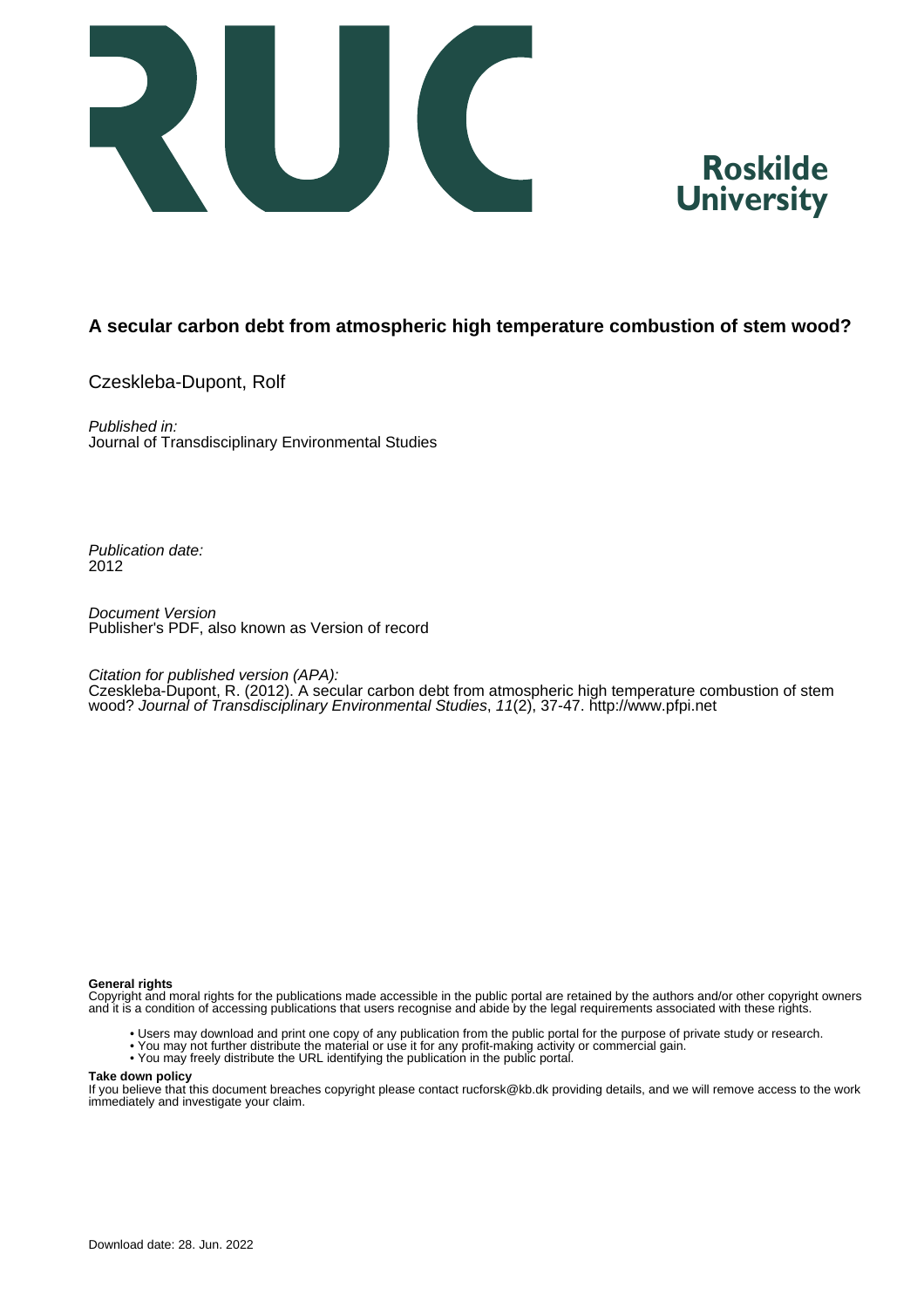# **A Secular Carbon Debt from Atmospheric high Temperature Combustion of Stem Wood ?**

**Rolf Czeskleba-Dupont**, *Ph.D., M.Sc., Roskilde University, Department of Society and Globalization Universitetsvej 1, building 20.2, DK-4000 Roskilde E-mail: nest@ruc.dk*

*Abstract: Basically, the combustion of woody biomass in high temperature processes results in a long lasting addition of carbon dioxide to the atmosphere. When harvesting large extra amounts of stem tree for energetic use, a global as well as secular time frame is needed to assess overall consequences if due attention is to be given to biosphere processes, including the complex productivity of whole ecosystems. Analytically, a time dependent variable of carbon neutralization can be traced by a simple carbon neutrality or CN factor. Using the (forgotten) Marland approach, project managers should document how a pay-back of the whole carbon debt incurred by their projects proceeds over time. As recommended by the European Parliament in May 2011, this methodology should be applied consistently in climate and energy policies when revising the failures of the 'instant carbon neutrality' approach for smokestack emissions that was propagated within the Kyoto process, the first phase of which is ending in 2012. Otherwise, we allow that the substitution of wood pellets for coal or other fossil fuels creates long lasting extra emissions of carbon dioxide. This is a climate policy mistake which carbon trading systems such as that of the EU ETS do not compensate for, but instead amplify by giving extra credits for further pollution. This contradicts the very purpose of the UNFCCC, namely to prevent environmental degradation.*

**Keywords:** *Critical realism, global warming, wood fuels, carbon accounting, lag time, life cycle analysis, carbon credits, Kyoto process***,** *carbon neutrality factor, project evaluation, resistance*

#### **1. Introduction**

Physicist Bent Sørensen has pointed to the critical climate implications of the combustion of woody biomass: "*The lag time for trees (regrowth compared with combustion, red.) may be decades or centuries, and in such cases the temporary carbon dioxide imbalance may contribute to climatic alterations"* (Sørensen 2000, p. 477). In recent years, this potentiality has been called upon in reflections upon geologic and biogenic sources of atmospheric CO<sub>2</sub>: "*It is indisputable that emissions from fossil fuels contribute to the atmospheric pool by releasing carbon from the geologic* 

*pool and are therefore new emissions to the atmosphere. However, the same is functionally true, in terms of climate implications, for any biological carbon emission with a low likelihood or a delayed return (>50 years) to the biogenic or oceanic pools. If alternatives to fossil fuels include use of forests where C is emitted and resides in the atmosphere for long periods of time (e.g. decades or longer), a reduction of atmospheric concentrations of CO2 (e.g. to 350 ppm) will be difficult to achieve and may contribute to some degree of irreversible climate change*." (Gunn et al. 2012, p. 240). Obviously, this climate problem is not a question of resource scarcity

*The Journal of Transdisciplinary Environmental Studies, ISSN 1602-2297 http://www.journal-tes.dk/*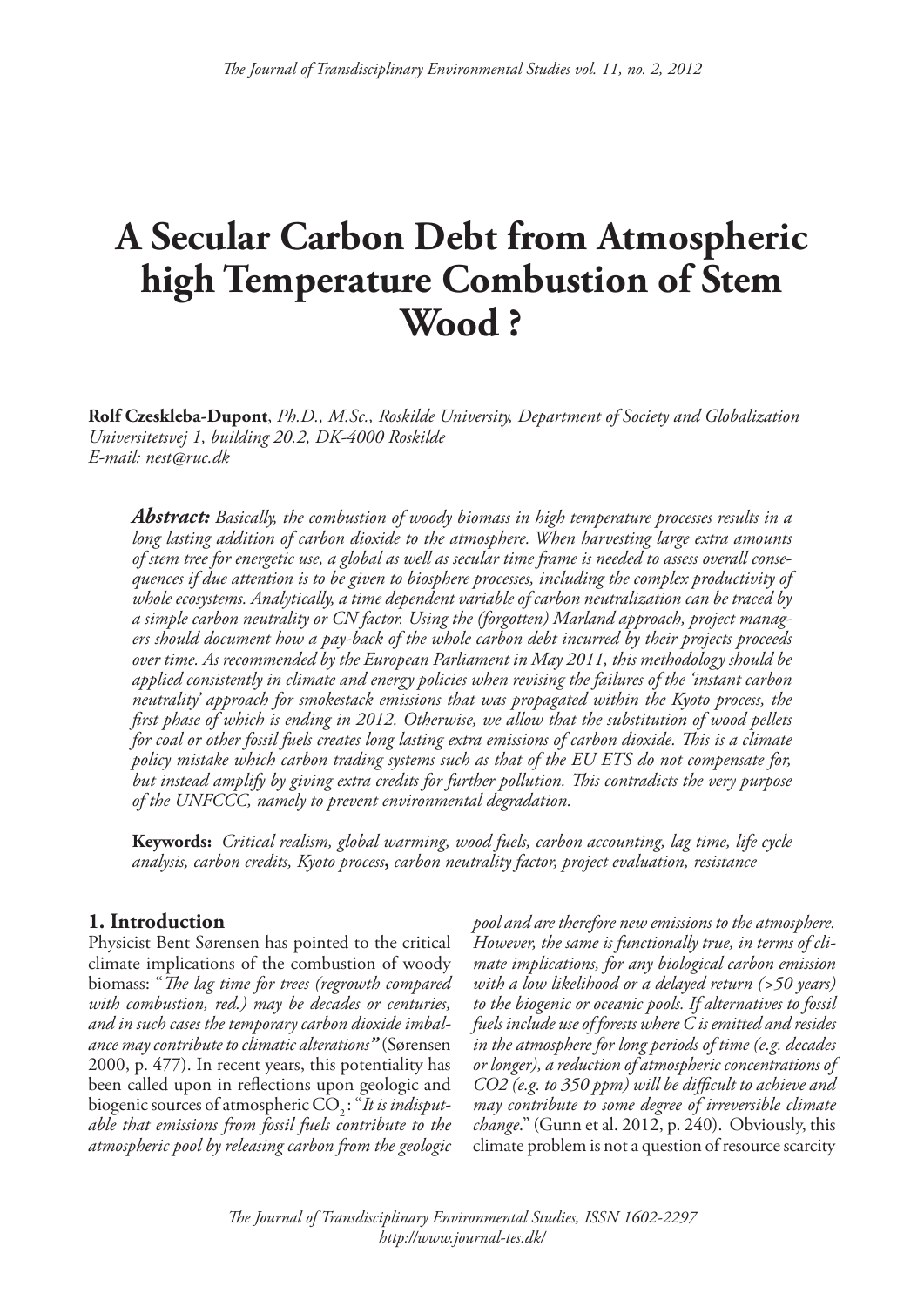regarding the number of trees available for burning, but of a secular carbon dioxide waste accumulation in the atmosphere.

When NASA's James Hansen recommended reducing coal firing in the energy sector in order to return to a goal of 350 ppm  $CO<sub>2</sub>$  in the atmosphere, he never meant that we should substitute it with the combustion of woody biomass, but recommended inter alia an increased sequestration of carbon from forests by the pyrolytic production of charcoal (Hansen et al.2008, p. 217). Contrary to low or medium temperature oxygenation of biomass in other technical (pyrolysis) or biological processes (fermentation, anaerobic digestion) atmospheric high temperature combustion of stem wood consumes considerable amounts of combustion air. On a massive scale, it can, therefore, contribute to abrupt changes in the composition of the atmosphere. In the light of a beginning public awareness of the resulting threats to both climate policy and forest carbon pools (EP 2011, EEA 2011), this article focuses on, why and how such global warming effects have to be identified and accounted for.

## **2. Methodology**

Critical realism gives insight into the ontology of real issues by connecting real, actual and empirical domains. This allows us to orchestrate trans-disciplinary analysis from findings of basic science via their socio-ecological implications to policy issues. Epistemologically, uncertainties in knowledge bases are seen as unavoidable: "*Critical realism continuously reminds us of the enormity of the unknown and unproven: the world does not correspond to our knowledge of it"* (Cornell and Parker 2010, p. 30f). Policies of trial and error are therefore rejected in ecological questions: *"These concepts support the case for the precautionary principle in relation to the risks of human intervention in ecological systems*" (ibid).

Human intervention in forest ecosystems is clearly a point in case with respect to the application of the precautionary principle as defined in the Rio Declaration on Environment and Development of 1992: *"Where there are threats of serious or irreversible damages, lack of full scientific certainty shall not be used as a reason for post-posing cost-effective measures to prevent environmental degradation"* (UNCED 1992a, principle 15; see also EEA 2001).

This contribution starts within the real domain by highlighting selected basic science facts regarding biomass as a substitute for fossil fuels and the consequences for global warming of its indiscriminate use. Moving to the actual, fact finding domain, inconsistencies between the original UNFCCC (UN Framework Convention on Climate Change) intentions and practices evolving throughout negotiations regarding the Kyoto Protocol and European Union climate policies are stressed. Loopholes in carbon accounting are discussed. Undifferentiated language on biomass fuel from forest resources is confronted with evolving knowledge about how to evaluate effects of both fossil fuel substitution and biosphere losses of carbon resulting from interventions in forest ecosystems. Within the empirical domain the emergence of contests and conflicts over practical policies is presented in selected cases from the Northern hemisphere that call for more sustainable practices.

Through this chain of reasoning, it should become clear what Gregg Marland meant when he stated that *"biomass energy is only 'carbon neutral' if we get the system boundaries right*" (Marland 2010, p. 866). The motivating question for his research approach was: "*What happens when a forest is harvested for fuel but takes 60 years to regrow or when biomass is harvested in a country that is not party to an international accord but is burned in a country that is?"* (ibid).

### *2.1 Research Question*

In reality, the still operative Kyoto Protocol has generated Marland's, and our, problem: (a) Although the UNFCCC intended a global coverage of regulations, one of the main parties to this convention and of the authors as well as subscribers of the Kyoto Protocol, the United States of America, refrained in 2001 from ratifying the protocol. This poses a serious problem of the spatial system boundaries with one economically important party of the Convention (The U.S.A.) acting from an 'outpost' position, see the selected cases below. That the position of the U.S.A. as well as the withdrawal of Canada from the Kyoto Protocol in 2011 are blatantly undermining the principle of the Climate Convention of *'common but differentiated responsibilities and respective capabilities'* is evident and will not be dealt with here at length; (b) most governments and state administrations as well as business companies adhere to the a-temporal dogma of instant  $CO_2$ -neutrality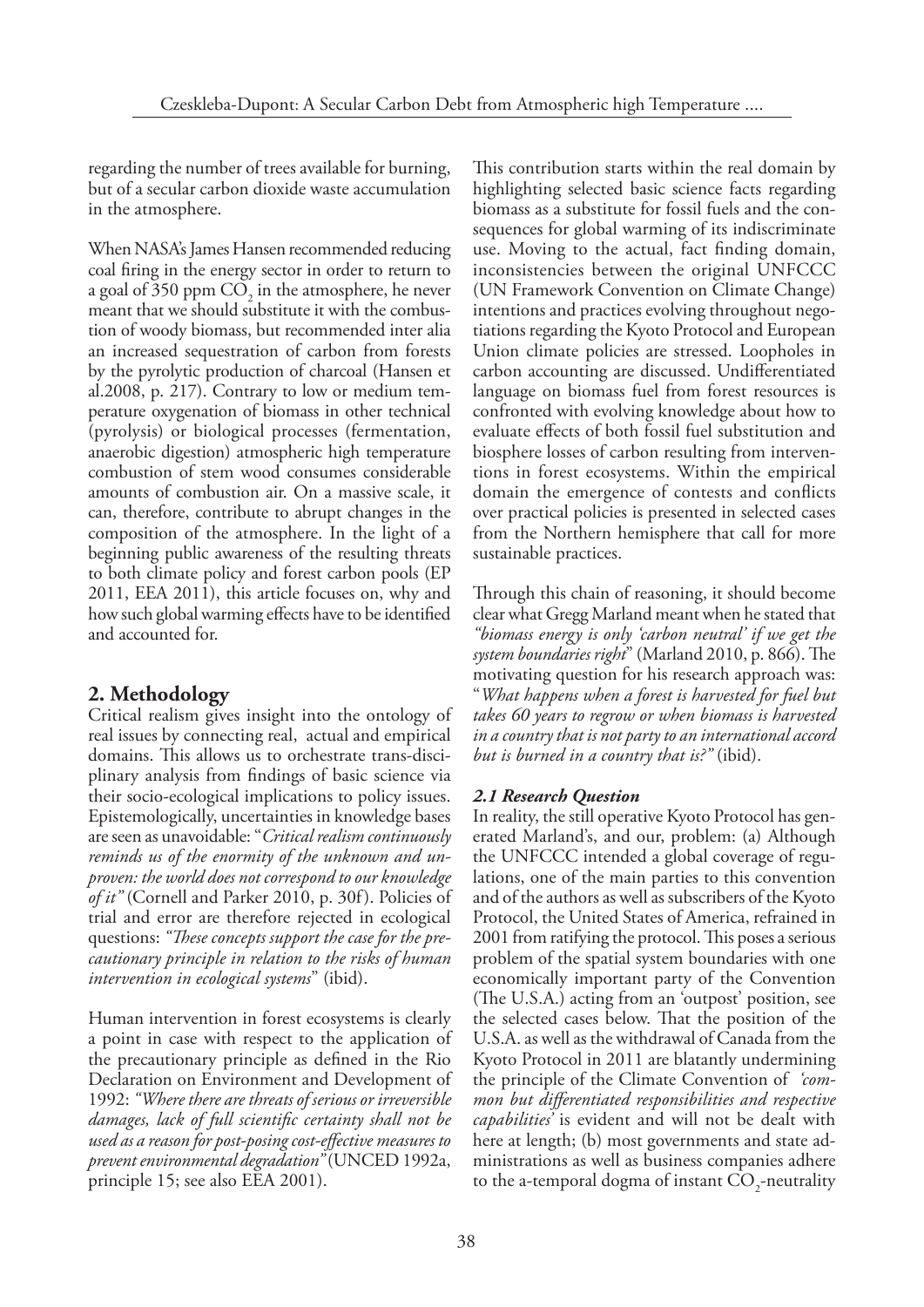as applied to all biomass combustion, although it overlooks the divergence in time between actual CO<sub>2</sub> emissions from smokestacks and tailpipes and the decade-long compensating reproduction of forest resources. This poses a problem of the temporal system boundaries, originally created by a lastminute decision in Kyoto 1997 to include climatically ambivalent land use changes as compensating mechanism (Flannery 2006, ch. 24). In this way the Kyoto regulatory framework has become both fragmented and temporally uncertain.

Together, spatial fragmentation and temporal uncertainty mean that the high temperature 'instant' combustion in Europe of woody biomass from all over the world does not contribute to the solution, but is part of the global warming problem. Can this entangled knot of problems be made accessible for remedial action or is it inevitably leading to a secular carbon debt?

#### **3. Real Domain**

#### *3.1 Waste Accumulation*

Although global and long-lasting in their nature, CO<sub>2</sub> accumulating effects result from a myriad of historically developed local activity-related uses of carbon-based energetic potentials which originally stem from solar energy inputs to the Earth (Sørensen 2000, p. 2012). Through photosynthesis and with nutrients taken up from the Earth, green biomass produces *carbohydrates* with energy-rich bonds between carbon and hydrogen as well as oxygen and vital trace components, e.g. nitrogen, phosphorous and sulfur **(**NOAH 1972**).** Through oxygenation – be it at low temperature as in digestion of food items, at medium temperature levels as in pyrolysis or at high temperature as in open fire  $-CO<sub>2</sub>$  is again set free together with  $H_2O$ . This applies also to the combustion of fossil fuels which, however, in geological time have been refined to *hydrocarbons*. The original fossil biomass has been decomposed into the more pure components of carbon and hydrogen, the bindings between them being decisive for energy release by combustion. Methane gas (CH4) is the most energy-efficient hydrocarbon of all, because all four valence bonds of its carbon atom are occupied by hydrogen, see table 1 for structural variants. Biogenic methane (biogas) has the same properties only after purification.

*Table 1. Heat of combustion per molecular unit of carbon fuels*

| Heat of<br>com-<br>bustion<br>[G]/mole] | Carbon-<br>hydrogen<br>relation |
|-----------------------------------------|---------------------------------|
| 0,8                                     | CH.                             |
| 0,63                                    | $-CH_{2}$ ---                   |
| 0,52                                    | $---(CH)---$                    |
| 0,48                                    | $-CH2O$                         |
| 0,48                                    | $-CH2O$                         |
|                                         |                                 |

*Source: SIPI 1979, table II-1*

Per unit of energy produced methane also emits least waste in the form of  $CO_2$  - followed by gasoline and coal. On the other hand, straw and firewood emit more  $\mathrm{CO}_2$  as they are more complex hydrocarbons:

*Table 2.*  $CO<sub>2</sub>$  emission factors of fossil fuels and solid *biomass*

| Fuel                  | CO, [kg/G] |
|-----------------------|------------|
| Natural gas (methane) | 57,12      |
| Gasoline              | 74         |
| Coal                  | 96         |
| Biomass: Straw        | 102        |
| Biomass: Firewood     | 102        |

*Danish NERI Technical Report 632, Denmark's National Inventory Report 2007 to UNFCCC*

It follows that the substitution of biomass for natural gas, oil or coal necessarily produces an overshoot of  $CO<sub>2</sub>$  per unit of energy delivered, so that the build-up of a carbon debt is basically inevitable (Czeskleba-Dupont 2009a, ch.1.1 and 4.1). In the case of woody biomass from long-standing forests, this build-up of a carbon debt can be accelerated. This is because the two phases of the otherwise reversible process of carbon assimilation in plant matter and the emission of carbon to the atmosphere diverge in both space and time.

In historical time, the foundations of this debt have been laid both before and after Euro-centric industrialization. Compared to deforestation by pre-industrial, agrarian land clearing, the urban-industrial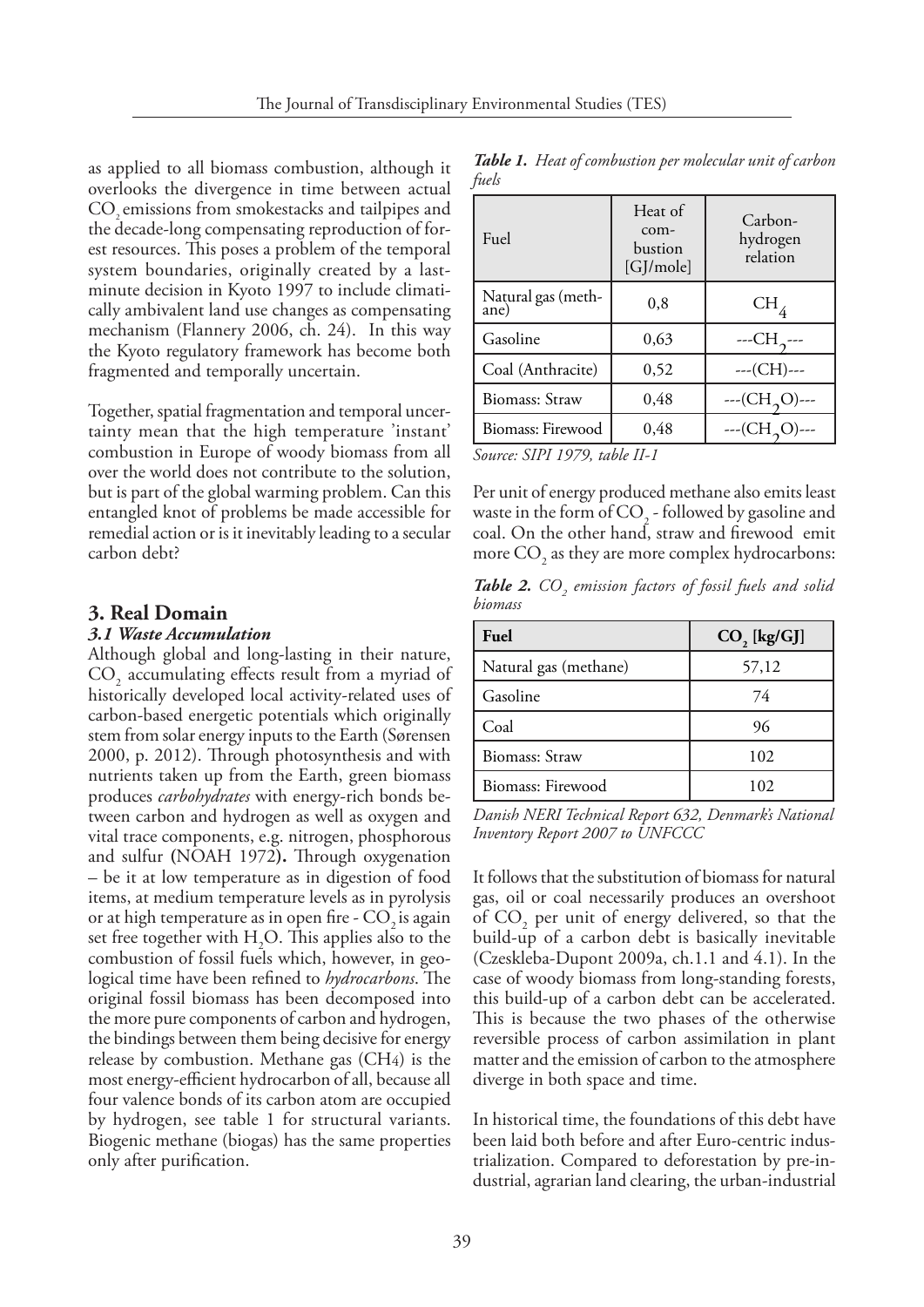fuel use of "*fossil forests*" or "*subsurface woodlands*" (Matoon 1998, Sieferle 2010) has accelerated the release of  $CO<sub>2</sub>$  to the atmosphere by a factor greater than ten (Erb et al. 2008, p. 698). A pronounced biomass combustion strategy that enacts a massive conversion of combustion facilities from fossil fuels to woody biomass threatens, however, to become counter-productive in relation to the  $CO<sub>2</sub>$  reduction goals of climate policy. To deliver 20% of current global energy supply from woody biomass would be totally counterproductive, as it "*is likely to miss its main objective, i.e. to reduce greenhouse gas (GHG) emissions, because it would result in a reduction of biomass pools that may take decades to centuries to be paid back by fossil fuel substitution, if paid back at all*" (Schulze et al. 2012, p. 611). Therefore, more  $CO<sub>2</sub>$ would accumulate as atmospheric waste.

#### *3.2 Unabated Trends of Global Warming*

Ongoing net emissions of  $CO<sub>2</sub>$  – whether fossil or biogenic - cause elevated atmospheric levels of concentration of this greenhouse gas for up to 1000 years (Solomon et al. 2009, p. 1704). Seen within a decade-long or secular time scale, they thus contribute to irreversible accumulations and to cumulative real damages. It is therefore problematic that according to the Scientific Committee of the European Environment Agency "*several European Union energy directives encourage a switch from fossil fuels to renewable energy derived from biomass based upon the premise that biomass combustion, regardless of the source of the biomass, would not result in carbon accumulation in the atmosphere*." As the Committee points out, "*this mistaken assumption results in a serious accounting error*" (EEA 2011, p. 1).

Already shortly after the adoption in 1997 of the Kyoto Protocol critical voices as those of the German Advisory Council on Global Change warned against this outcome. They evaluated the short time slot of the first commitment period from 2008 to 2012 as a step backwards in relation to the task of the UNFCCC: "*The accounting of terrestrial sources and sinks in the form of changes in carbon stocks over a 5-year commitment period fails to do justice to the differing dynamics over time of carbon stocks and fluxes*" (WGBU 1998, p. 1). They differentiated between the usual criterion of net primary productivity and net ecosystem productivity. Whereas the growth of above-ground biomass in a forest two decades after clear-cutting may be substantial  $(3 \text{ t C ha}^{-1} \text{ year}^{-1})$ , the net carbon

flow of the ecosystem may still be negative, releasing  $1/3$  t C ha<sup>-1</sup> year<sup>-1</sup>. The exclusive use of net primary productivity as a measure of carbon additions for what has also been criticized on biological grounds, because indicative measurements have shown a much higher carbon assimilation in old forests than otherwise predicted (Carey et al. 2001). After all, the Kyoto accounting methods fall short of measuring the real consequences of different climate mitigation strategies by forest management.

When climate mitigation actions as the transition to woody biomass fuels postpone essential reductions in the atmospheric concentration of greenhouse gases, it is relevant to apply a secular time frame. This makes it possible to take account of eventual tipping points leading to abrupt global warming. The IPCC 2007 report contained such early warnings of a feedback loop from warming saying that the net carbon assimilating service of forests globally will tip into net carbon release, when or if the mean surface temperature on Earth increases by more than 2.5°C over its pre-industrial level (Fischlin et al. 2007, fig.4.4, Czeskleba-Dupont 2009b). In boreal as well as tropical biomes, which together cover the overwhelming part of woodlands – and in the boreal case of subsurface carbon - on Earth, this process is already well underway (IUFRO 2009). This more and more probable tipping point undermines the faith into a timely 100% binding of carbon dioxide emitted from burning wood. After all, the prospective growth of forests is not assured by life insurance systems. On the contrary, the secular trend of global warming and its feedback upon the climate regulating ecosystem-service of woodlands make the financial emission of massive carbon credits for the energetic use of forests inherently uncertain. This uncertainty undermines any '*rational expectation*' that assumes a continual net carbon uptake by the growth of forests globally (Sedjo 2011). When it is taken into account, the financial emission of tradable carbon pollution rights to the amount of the substituted fossil fuels is deeply problematic: Within the EU Emissions Trading System (EU-ETS) these sub-prime carbon credits can even be sold further to known polluters, thus more than doubling real emissions up to the year 2050 instead of drastically reducing them (Concito 2011, 2012).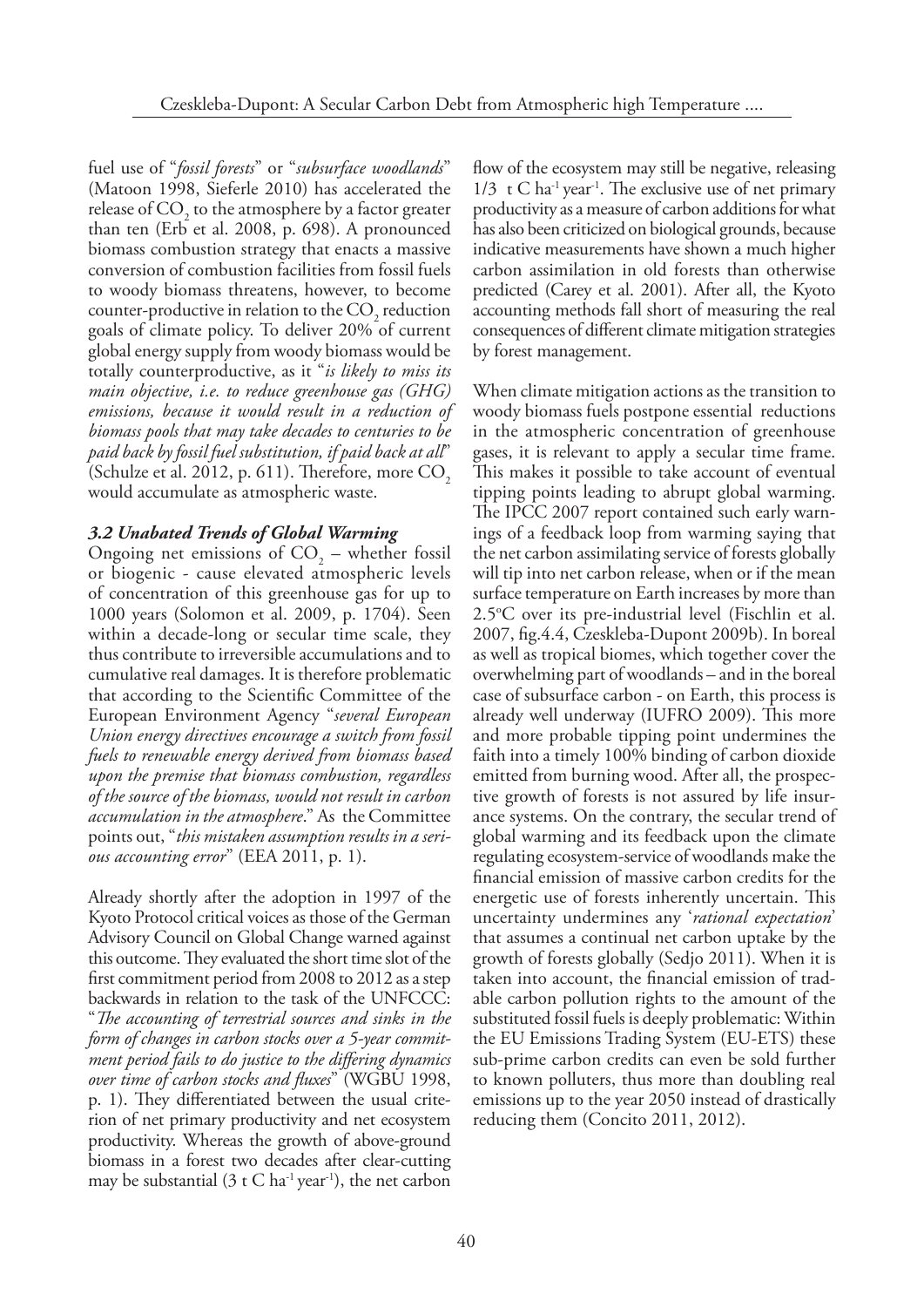#### **4. Actual Domain** *4.1 Accounting Loopholes*

The actual climate mitigation strategy of burning forest biomass has been jeopardized by a loophole in carbon accounting that eliminates the facts: a) that massively expanded extraction of wood products from forests causes external carbon costs in the form of net losses to the atmosphere (Searchinger et al. 2009; McKechnie et al. 2011); and b) that  $CO<sub>2</sub>$ emissions from a globally expanding combustion of woody biomass therefore cannot be instantly carbon neutral.

Theoretically, it would be "*straightforward...to fix the accounting of bioenergy. That means tracing the actual flows of carbon and counting emissions from tailpipes and smokestacks whether from fossil energy or bioenergy"* (Searchinger et al. 2009, p. 528). In political-administrative practice, however, this is not so easy.

After the adoption of the UNFCCC at the Rio Conference on Environment and Development in 1992 no consistent scheme of reporting has been developed. UNFCC receives yearly inventories from nearly all countries separately reporting on emissions from energy use and from land-use change. "*This accounting principle does not assume that biomass is carbon neutral, but rather that emissions can be reported in the land-use sector. This accounting system is complete and accurate because emissions are reported from both land and energy sectors worldwide*", as the EEA Scientific Committee has noted (EEA 2011, p. 5). But "*these conditions do not apply to any treaties and regulations, such as the Kyoto Protocol, that seek to limit emissions from energy use but do not limit emissions from land-use, or do so only weakly and that do not apply worldwide...The accounting regime adopted for the Kyoto Protocol improperly maintained the exemption of carbon from burning biomass. This error was followed by...the European Union's Emissions Trading System (EU-ETS) which ignores CO<sub>2</sub> emissions from biomass combustion...(and) the Renewable Energy Directive which implicitly sets CO2 emissions from biomass combustion to zero*" (ibid).

Life cycle analysts do not necessarily avoid the accounting error. In an editorial of the International Journal of Life Cycle Analysis Rabl et al. (2007) explained the missing link: "*In a part of the LCA community, a special convention has been established* 

according to which CO<sub>2</sub> emissions need not be counted *if emitted by biomass."* The authors see this as a mistake: "*The logic of such a practice would imply*  absurd conclusions, e.g. that the CO<sub>2</sub> emitted by burn*ing a tropical forest, if not counted, would equalize the climate impact of burning a forest and preserving it, which is obviously wrong. Likewise, the benefit of adding carbon capture and sequestration (CCS) to a biomass fuelled power plant would not be evaluated*  because that CO<sub>2</sub> is totally omitted from the analy*sis.*" (Rabl et al. 2007, p. 281) The last point has been considered practically by energy companies in Denmark (Czeskleba-Dupont 2011). Also, the UK Advisory Committee on Climate Change has proposed CCS to be made mandatory for biomass burning power plants.

In the literature, Rabl et al.'s (2007) critique was confirmed by LCA analyst Eric Johnson stating that "*most published footprint or life-cycle assessment studies take the same approach; they automatically exclude carbon dioxide emitted in the combustion of biomass. […] In an early 2008 survey of over 100 publications by 56 researchers about solid biomass fuels, 25 researchers were identified who had estimated footprints of wood fuel (in log, pellet or chip form). Of those 25 researchers, only one did not presume wood to be carbon neutral "*(Johnson 2009, p. 165).

#### *4.2 Forgotten Methodology*

As an analytic alternative developed through more than 15 years, Johnson 2009 referred to the `Marland approach´. In 1992, Scott and Gregg Marland based their approach upon the observation that "*to date, tree planting is the only active component of the official U.S. strategy for responding to increasing anthropogenic emissions of CO2* " (Marland and Marland 1992, p. 181). They formulated a principle of equivalence between trees as a living and trees as a dead resource saying "*that trees are equally effective in preventing the accumulation of CO2 in the atmosphere if theyremove a unit of C from the atmosphere or if they supply a sustainable source of energy that substitutes for a unit of C discharged by burning fossil fuels*."(p. 181) They established, thus, a hypothetical equivalence between a process in the biosphere and a process in the technosphere which, however, is more complex than it may seem.

In 1997, Marland and Schlamadinger pointed to this complexity: "*Factors like fuel moisture and plant*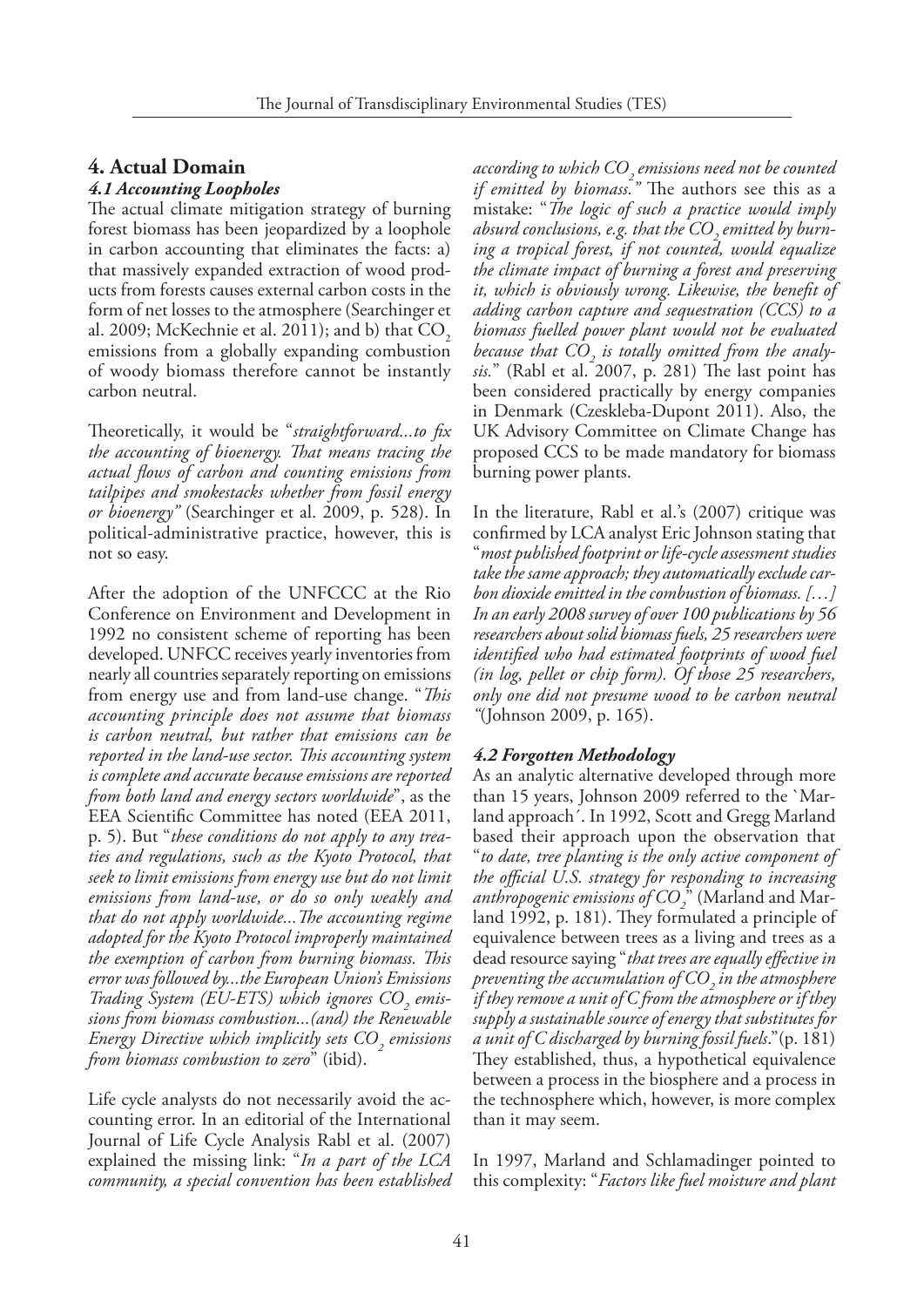*size generally result in lower net conversion efficiency*" for biomass, which they set at a maximum of 60% (p. 390). Even huge plant sizes can, however, not compensate for lower combustion efficiency: When Europe's biggest carbon polluter, German-based electricity company RWE, recently converted the Tilbury power plant near London with 1100 MW electrical output from coal firing to wood pellets, plant electric output capacity fell to 750MW, that is by 68%.

The Marland approach identified several critical factors regarding uses of the forest base: "*The model shows that the most effective strategy for using forest*  land to minimize increases in atmospheric CO<sub>2</sub> will *depend on* 

- *• the current status of the land (e.g. forest density, history of land use etc.),*
- *• the productivity that can be expected,*
- *• the efficiency with which the forest harvest is used to substitute for fossil fuels, and*
- *• the time perspective of the analysis*" (Marland and Marland 1992, p. 181).

At an upper limit of forest density, Marland and Marland recommended a protection strategy: "*For forests with large standing biomass and low productivity the most effective strategy is to protect the existing forest*." On the other hand: "*Where high productivity can be expected, the most effective strategy is to manage the forest for a harvestable crop and to use the harvest with maximum efficiency either for long-lived products or to substitute for fossil fuels*" (Ibid.).

Regarding the time dimension, the Marland approach started optimistically: *"The longer the time perspective, the more likely that harvesting and replanting will result in net C benefits"* (Marland and Marland 1992, p. 181). However, when present net C benefits are preferred in order to accomplish emission reductions in the near future, later benefits should be discounted into a diminished present value. Applying a 4% discount rate to carbon fluxes to and from the biosphere, a critical threshold of the initial carbon debt to be incurred was identified: *"There is no gain at all in terms of net present value of C to harvest forests with an initial C storage greater than about 150 Mg C ha-1[tons of C per ha]*"(Schlamadinger and Marland 1999, p. 323). A value of 160 Mg C ha-1 was said to represent "*mature forest with no expected change in C storage over time"* 

*(ibid., p. 318)* . The discounting perspective makes it clearly preferable not to mobilize this carbon pool.

#### *4.3 Accounting for Carbon Neutralization*

Based upon the Marland approach, Schlamadinger and Spitzer (1994) proposed to calculate a carbon neutrality (CN) factor as a "*time dependent characteristic value to describe carbon balance of bioenergy systems"*. The CN factor includes carbon losses of the biosphere by forming a "*ratio of the net emission reduction (fossil carbon substitution minus carbon losses of the biosphere) to the fossil carbon substitution without any biosphere losses. CN = 1 if bioenergy is completely 'CO<sub>2</sub>-neutral'"* (Schlamadinger and Spitzer 1994, p. 317).

After the death of Bernhard Schlamadinger in 2008, other researchers of Joanneum Research used the CN-factor methodology to formulate a model of CO<sub>2</sub> emission neutralization over time. It accounted for the upfront carbon debt incurred by forest clearing (Zanchi et al. 2010). In June 2010 their paper was presented to the Committee on the Environment, Public Health and Food Safety of the European Parliament. Zanchi et al. recommended to make the use of CN factors mandatory: "[the] *use of a CN factor in directives on renewable bioenergy could align bioenergy with its greenhouse gas consequences with respect to unified targets. CN factors could also be used to calculate biomass emissions within EU-ETS, thus removing the undesirable effects of lack of coordination between the two systems*" (Zanchi et al. 2010, p. 48). Applied to forest based bioenergy, a 'break-even point' between C uptake and C releases was estimated as lying in the range of centuries.

In response, the Parliament's Committee incorporated this view in its report on the Commission's Green Paper on forest protection and information in the EU ('Preparing forests for climate change'), adopted by Parliament on May 9, 2011. The European politicians were "*concerned that the short time-frames used in the current greenhouse gas (GHG) calculation methodology, and the resulting carbon neutrality assumption for woody biomass, could hinder the achievement of the EU 2020 renewable energy target and the 2-degree Celsius climate change target*." Therefore, they called upon "*the EU Commission to consult the IPCC and to establish a new GHG calculation methodology, controlling for longer time horizons and for biomass emissions from land use,*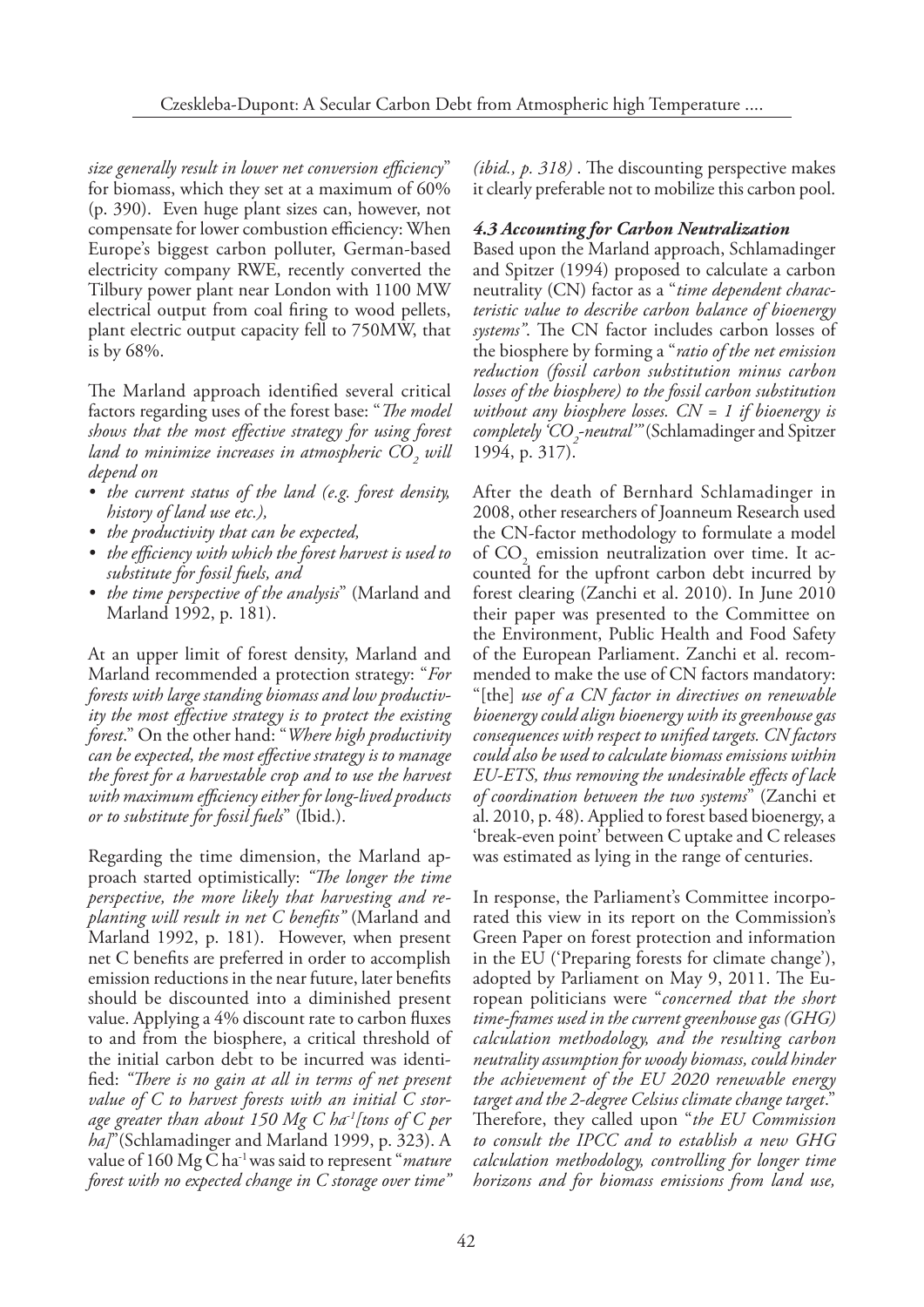*land use change and forest management*" (European Parliament 2011, § 71).

Seen from the viewpoint of critical realism, the inclusion of a secular time perspective and of external effects from land use change into criteria of sustainability is essential in order to integrate partial assessments of '*stylized facts*' into a more full-fledged evaluation of real trends: By adding to global warming in the short and medium term, the rapidly expanding practice of substituting woody biomass for fossil fuels contributes to the erosion of its own forest base. The only acceptable response to this is the precautionary principle, i.e. not to await the emergence of the disastrous fact itself, but to oppose the causal mechanisms leading up to it. As argued above, they result from the twin problem of spatial fragmentation of the regulatory system and the denial of its temporal uncertainties. Climate and energy policies have to become more consistent, before they can help to realize the originally intended world-wide mitigation of climate change.

# **5. Empirical Domain**

#### *5.1 Regulators under Cross-Pressure*

In an Open Letter to the U. S. House of Representatives, 90 leading scientists tried to avert the counterproductive results of the promotion of biomass energy by stating: "*Although fossil fuel emissions are reduced or eliminated, the combustion of biomass replaces fossil emissions with its own emissions (which may even be higher per unit of energy because of the lower energy to carbon ratio of biomass)*"(Schlesinger et al. 2010, p. 13). Please note the understatement in brackets. - Shortly after the Schlesinger initiative over 100 U.S. forest scientists offered counterarguments in a Letter to several House committees (Lippcke et al. 2010). They built on the assumption that biogenic and geologic  $\mathrm{CO}_2$  have different effects on atmospheric concentrations and laid most weight upon long-term effects.

In a critical examination of these propositions Gunn et al. (2012) evaluated the premise of the latter letter that carbon emissions from regional forests need not be related to global carbon cycles. When wood burning for heating purposes in temperate climate boosts regional  $\mathrm{CO}_2$  emissions, they occur in seasons with minimum photosynthesis and add to hemispheric peaks of CO2. This is shown in the

well-known Mauna-Loa/Hawaii observations of  $CO<sub>2</sub>$  concentrations in the Northern hemisphere (NOAH 1972). Since measurements began in the context of the 1958 International Geophysical Year, these seasonal oscillations have been registered as seasonal variations around a rising trend of atmospheric  $CO_2$  – which after all is at the core of the global warming problem.

Comprehensive strategies of de-carbonization of the technosphere are, therefore, needed in order to reduce additions to the atmospheric carbon pool from both geologic and from biogenic sources. Switching from fossil to non-fossil fuels derived from living forests would only contribute to this transition, if it. counter-factually, could be demonstrated that resource extraction on the forest floor as well as atmospheric combustion of woody biomass do not lead to decade-long or even secular net losses of carbon to the atmosphere.

#### *5.2 Conflicts and Controversies, Selected Cases*

As the following review indicates, climate and energy policies are not characterized by either consistency or effectiveness as long as dogmatic premises of carbon accounting abstract from the spatial-temporal dimensions of global warming.

#### (a) *Denmark: Carbon Neutrality in Question*

 In the run-up to COP15, the Danish state owned electricity company DONG built upon its experience with co-firing of straw, mandated by parliament in 1994, when Denmark had its own  $CO<sub>2</sub>$ -tax. In 2009, DONG published its plans to install the combustion of 100% wood pellets in its power generators (Berg-Hansen 2009). Although there were no binding sustainability criteria for solid biomass in the pipeline, green organizations such as Nordic Greenpeace applauded this. However, in autumn of 2011 this optimism was questioned by Greenpeace's Canadian sister organization reporting misuse of forests in its own sourcing area (Greenpeace Canada 2011). Although wood pellets had to be imported from North America and Baltic countries, energy companies and municipal leaders laid pressure upon the Danish government to support the change-over from coal to forest biomass. When a Danish energy plan was announced in 2010, the then Minister of Climate and Energy, Lykke Friis, announced that most big power stations should change over to woody biomass to in order to achieve a  $CO_2$ -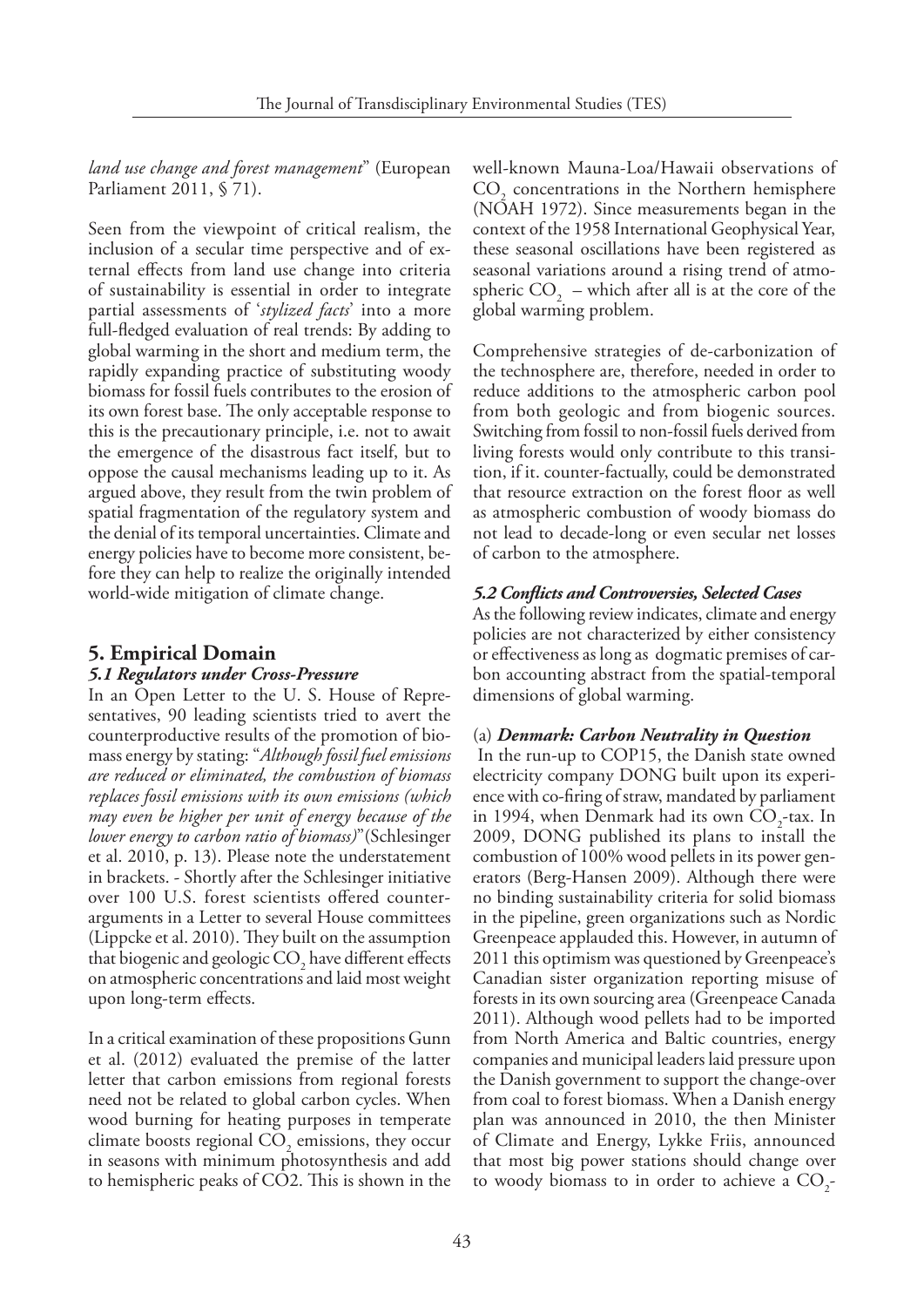reduction of 2-3 million tons per year – the gross amount of emissions from the fossil fuels replaced. It was clear that neither smokestack emissions nor biosphere losses of  $CO<sub>2</sub>$  to the atmosphere would be reported domestically. Since the implementation of the EU Emission Trading Directive in Denmark in 2005, wood combustion was dogmatically "*considered to have an effective emission factor of zero*" (Illerup 2009).

The center-left government which came into power in 2011 was on November 25 confronted with a basically critical analysis of these projects by the environmental think-tank Concito (Concito 2011). The very same day, the minister for climate, energy and buildings, Martin Lidegaard, proposed a new energy plan incorporating a massive conversion of power plants to wood pellet fuels. Based upon these proposals, a broad political energy consensus was formed in spring 2012. As part of this political compromise, 1 million euro were reserved for "*an analysis of the application of bioenergy in Denmark. The analysis shall focus upon, whether appropriate conditions are given in Danish energy supply for an effective and environmentally sustainable application of biomass resources*" (DMCEB 2012, p. 3, our translation). It was added that "*The analysis shall furthermore shed light upon CO<sub>2</sub> displacement*" (ibid.). Concito (2012) remarked that it is the opposite of an optimal sequence first to enact changes and then to ask whether they are sustainable.

#### (b) *United States: Contested Forest Resources*

Regarding the sourcing of wood pellets, around 500 pellet factories have been established in the United States. Already from 2008 to 2011 more than 50 wood combustion projects with an electricity generating capacity of more than 3000 MW were proposed and partly enacted. Building upon local democratic institutions over one-tenth of these projects were finally stalled or withdrawn after campaigns by local citizens and critical scientists (Biomass Accountability Project, July 2011). Even from forests with FSC certificates, destructive effects from large-scale clearing have been reported (www. maforests.org). Concerned scientists conclude that "*Much of what you've probably heard about biomass energy - that it's clean, carbon neutral, and friendly to forests - is untrue*" (Partnership for Policy Integrity www.pfpi.net).

In a study on carbon accounting loopholes that threaten U.S. forests, the NGO Environmental Working Group summed up: "*Burning trees is worse than burning coal...Cutting of US forests will sharply increase, and when this wood is burned in power plants, it will produce a huge surge in carbon emissions that will be kept off the books and, even worse, will be counted as an emissions reduction*" (EWG 2010, p. 31). When such sub-prime credits moreover can be sold in Europe, they attract transnational carbon trading interests, see below.

Citizens of the municipality of Springfield/Western Massachusetts insisted upon their democratic right to repeal a preliminary license given in 2008 by town authorities for the construction of a 50 MW electricity plant with wood combustion. Focusing upon local environmental and health effects on the ground that children in this area already showed a significant extra level of asthma incidence, they succeeded in 2011 (Tuthill 2011).

State governmental policies contributed to this change in stance concerning local policies. In June 2010, the government of Massachusetts received a 'Biomass Sustainability and Carbon Policy Study' from the Manomet Center for Conservation Sciences (Walker et al. 2010). It gave the Secretary of Energy and Environmental Affairs "*a deeper understanding that the greenhouse gas impacts of biomass energy are far more complicated than the conventional view that electricity from power plants using biomass harvested from New England natural forests is carbon neutral*" (Bowles 2010, p. 1)*.* Despite remaining uncertainties, government officials were "*confident that we now have enough information [...] to take the next step in changing the way in which the Commonwealth (of Massachussetts, red.) provides incentives for biomass energy*" (ibid.). In 2011, Massachusetts revised its rules of eligibility for state support to bioenergy. Their enactment in August 2012 was correctly described as a tightening of rules that pushes the profitability of wood burning power plants further into doubt (Scheck 2012).

#### c) *Transatlantic Differentials exploited: Forest Energy for Profits*

Amidst this contested U.S. environment, German electricity giant and Europe's biggest polluter with CO<sub>2</sub>, RWE, invested, via its subsidiary Innogy, in the State of Georgia to build one of the world's biggest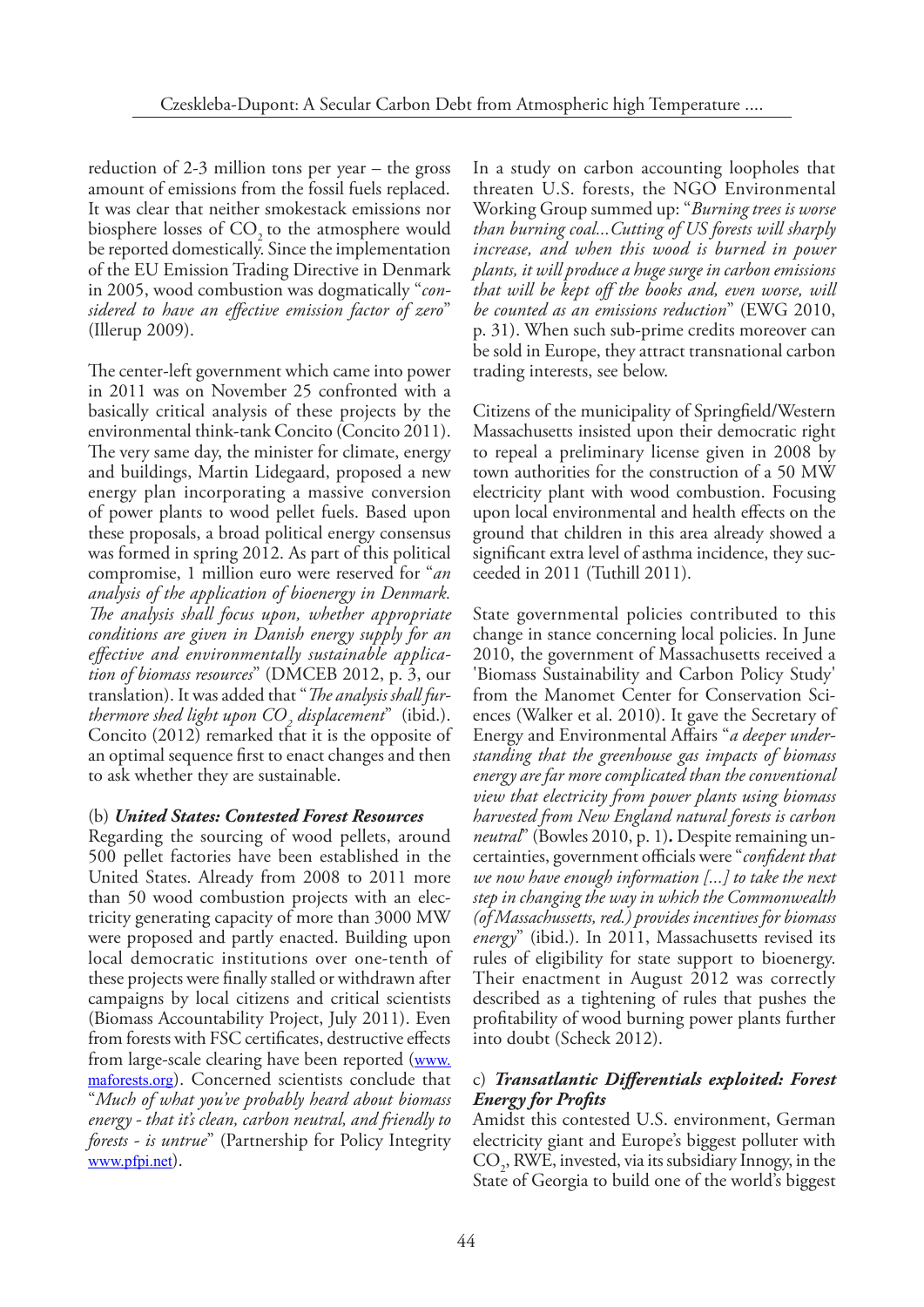wood-pellet factories with 750 000 tons of output pr. year. It is located in forested areas but not used for local electricity generation, at least "*as long as the US is not part of the CO<sub>2</sub>-emissions trading scheme*", as RWE explains (Kessler 2010). In order to earn carbon credits, the Danish shipping company D/S Norden transports the manufactured pellets to Europe where they e.g. are burnt in the U.K. Tilbury power plant. RWE defends its Georgia project by pointing to the reduced demand for wood in the American pulp and paper industry and the windfall profits from power production in Europe with its tradable carbon credits (www.renewable-energysources.com/2010/01/21/).

#### *5.3 Consciously Incomplete Accounting?*

In the RWE case as in other cases of wood pellet burning companies within EU member countries, neither the easily measurable  $CO<sub>2</sub>$  emissions from the end-of-pipe combustion of wood are accounted for; nor the negative soil carbon stock changes or foregone  $\mathrm{CO}_2$  sequestration caused by bottom-up resource extraction in forests (cp. Searchinger et al. 2009). For economic agents as RWE Innogy (operating in Georgia) or RWE npower (operating in U.K.) these deep regulatory faults are non-existent, as long as the political-administrative rules laid down in the European Emissions Trading Scheme allow for the making of windfall profits because of these loopholes. Such a half-blind view of economic agents is, what critical realism conceives of as an experienced, but chaotic empirical view upon apparent reality. This means that it is not the full story, because there are unaccounted, but societally relevant facts that can be identified by a more comprehensive analysis, as indicated above.

In order to contest the apparent legitimacy of RWE's and other companies' actions, a growing social resistance movement backed by scientists from many fields points at alternative strategies, until a new, spatially-temporally consistent systems design is implemented, where the basic proposition of instant carbon neutrality is nullified and global coverage achieved. - Because of an enduring extremely low quota price (down to 6 euro pr. ton  $CO<sub>2</sub>$ ), the informal EU Energy and Climate Ministers Council at Horsens/Denmark decided in March 2012 prematurely to renegotiate the quota scheme. At the same time, a Commission Press Release explained: "*Following the decision of the United Nations Framework* 

*Convention on Climate Change on revised accounting rules from soils and forests adopted in December 2011, the EU is determined to close the gap in common accounting in its climate policy*" (Comm. Press 2012). The gap was said to be due to lacking coverage of the agriculture and forestry sectors (Comm. Press 2012). It would be a reasonable first step to enact the precautionary principle and to eliminate any environmentally sub-prime credits given in power generation for substituting woody biomass for fossil fuels from the system. A system that maintains these counterproductive incentives should otherwise be replaced by direct carbon taxation.

#### **6. Conclusion**

The two combined shortcomings of the way, in which the UNFCCC has been implemented by the Kyoto Protocol, spatial fragmentation by the withdrawal of North America; and temporal uncertainties in the relation between technosphere and biosphere processes in the combustion of woody biomass, have strong implications for the remaining chances to reach the politically desired outcome of stabilising the global climate below critical increases of 2 to 2.5 <sup>o</sup>C over pre-industrial levels. As remedial action it is crucial to re-evaluate the extended use of woody biomass for energy purposes, because Europe with its premium on fossil fuel substitution acts as a chaotic attractor point. Technical issues and biosphere processes indicate that a time-sensitive analytic approach as the calculation of varying C/N factors is mandatory for the evaluation of local projects, where  $CO<sub>2</sub>$  neutralisation must be documented as a process over decades and/or centuries. In this way, the loopholes in carbon accounting can be eliminated that were created by the assumption of instant carbon neutrality for all biomass combustion. A more realistic outlook is mandatory in order to prevent a use of forest products that accelerates global warming and on the ground undermines the very stabilisation of vulnerable ecosystems and spaces for human livelihood, which is a policy target.

#### **References**

- Berg-Hansen, N. (2009). How can DONG Energy implement a massive transition from coal to biomass? [Danish] (ppt presentation)
- Biomass Accountability Project, (July 2011).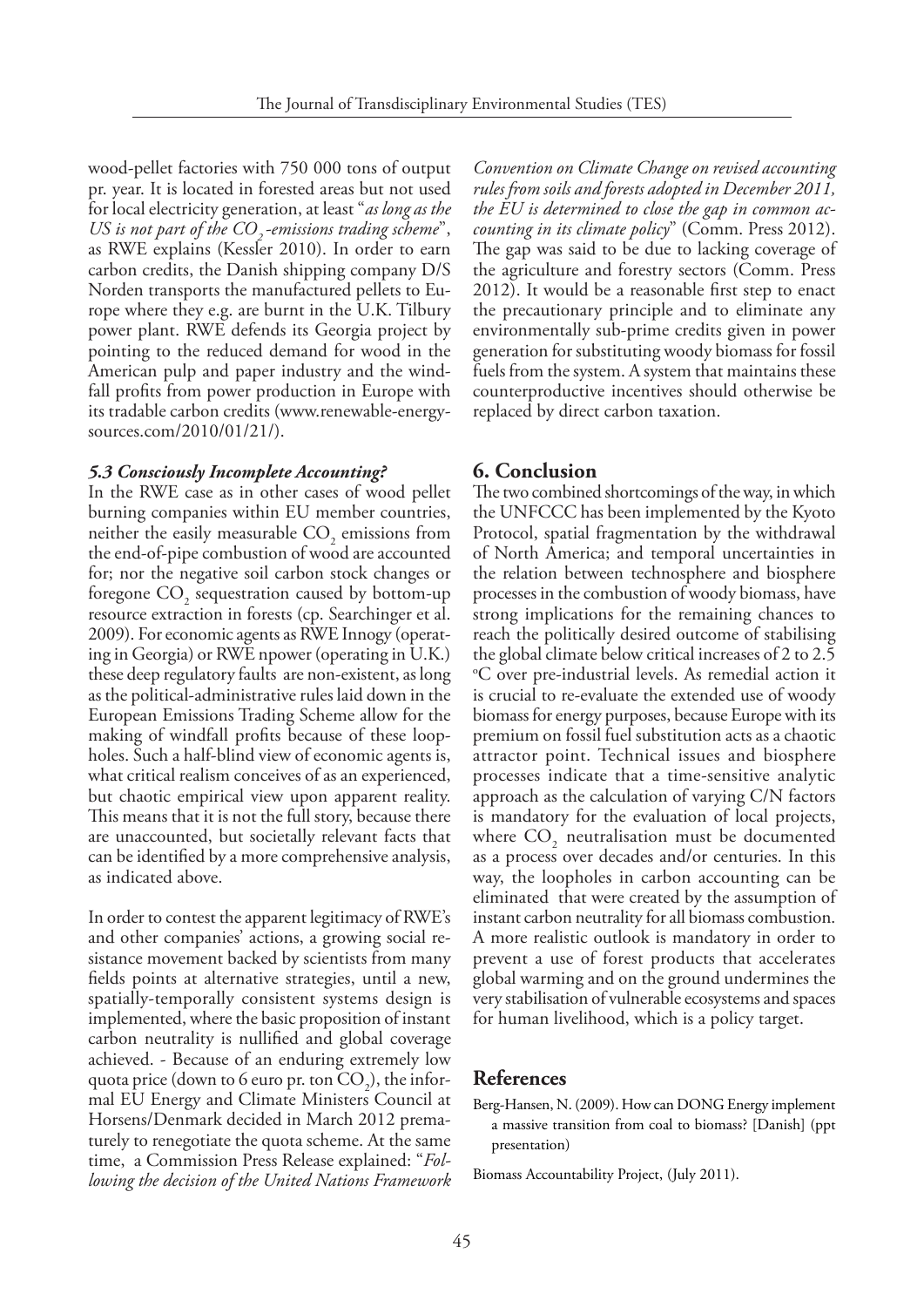- Bowles, I. (2010). Enabling letter to Massachussetts Department of Energy Resources, July 7 (4 p.)
- Carey, E. et al. (2001). Are old forests underestimated as global carbon sinks. Global Change Biology, vol.7, 339-344
- Comm Press (2012). = Press Release by the European Commission of March, 12: Commission proposes to improve common greenhouse gas accounting rules for forestry and agriculture
- Cornell, S., J. Parker (2010). Critical realist interdisciplinarity. In: R. Bhaskar et al., eds., Interdisciplinarity and climate change, Routledge, 25-34
- Concito (2011). Does use of biomass reduce the  $CO<sub>2</sub>$  content of the atmosphere? Report (Danish)
- Concito (2012). Energiforligets klimaeffekt afhænger af eksemplets magt (The climate effect of the energy agreement depends upon the power of the example, Danish). Berlingske Politico, 2.April
- Czeskleba-Dupont, R. (2009a). Toxic emissions and devaluated CO<sub>2</sub>-neutrality. Expanded combustion of stem wood violates sustainable development. VDM Verlag Dr. Müller (info@vdm-publishing.com)
- Czeskleba-Dupont, R. (2009b). Skovene er jokeren i klimaspillet (Forests are an important player in the climate game, Danish). Global Økologi, vol.16, nr.4, 24-25
- Czeskleba-Dupont (2011). The stony way to renewable energy. Biophysics versus metaphysics in planning for CO<sub>2</sub>-neutral combustion of biomass. Paper and power point presentation presented at the 4<sup>th</sup> Nordic Geographers Meeting, Roskilde University, May 25-27, workshop: Geography and Earth System Science
- Danish Ministry of Climate, Energy and Building (DMCEB) (2012). Aftalen om den danske energi politik 2012-2020 (Accelerating green energy towards 2020, complete Danish text).
- Danish NERI (2007). Denmark's National Inventory Report 2007. Emission inventories submitted under the UN-FCCC, 1990-2005. NERI Technical Report No.632
- EEA (European Environment Agency) (2001). Late lessons from early warnings: the precautionary principle 1896- 2000. Environmental Issue Report No.22
- EEA (European Environment Agency) Scientific Committee (2011). Opinion of the EEA Scientific Committee on greenhouse gas accounting in relation to bioenergy. http:// www.eea.europa.eu/about-us/governance/scientificcommittee/sc-opinions/opinions-on-scientific-issues/ sc-opinion-on-greenhouse-gas
- Environmental Working Group (EWG) (2010). Clearcut disaster – carbon loophole threatens U.S. forests (www.ewg.org)
- Erb,K.H., S.Gingrich, F.Krausmann, H.Haberl (2008). Industrialization, fossil fuels, and the transformation of land use. Journal of Industrial Ecology, 12, 686-703
- European Parliament, Committee on the Environment, Public Health and Food Safety (2011). Report on the Commission Green Paper on forest protection and information in the EU (2010/2106(INI)). A7-0113
- Fischlin,A. et al., eds., (2007). Ecosystems, their properties, goods and services. In: M.L.Parry et al., Contribution of Working Group II to the IPCC 4<sup>th</sup> Assessment Report, Cambridge University Press
- Flannery, Tim (2006). The weather makers. How man is changing the climate and what it means for life on earth. New York.
- Greenpeace Canada (2011). Fuelling a biomess. Why burning trees for energy will harm people, the climate and forests. http://www.greenpeace.org/canada/en/recent/Burningtrees-for-energy-puts-Canadian-forests-and-climate-atrisk-Greenpeace/
- Gunn, J.S. et al. (2012). Biogenic vs. geologic carbon emissions and forest biomass energy production. Global Change Biology Bioenergy, vol.4, 239-242
- Hansen, J. et al. (2008). Target atmospheric  $CO<sub>2</sub>$  where should humanity aim? The Open Atmospheric Science Journal, vol.2, 217-31
- Illerup,J. Boll (2009). Emission inventories. In: J.Fenger et al., eds., Air pollution. RSC Publ. & Polytek. Forl., 251-266
- IUFRO (2009). Adaptation of forests and people to climate change – a global assessment report. IUFRO World Series No.22
- Johnson, E. (2009). Good-bye to carbon neutral getting biomass footprints right. Environmental Impact Assessment Review, 29, 165-168
- Kessler, R.A. (2010). RWE Innogy to build a euro 120m US biomass plant in Georgia. rechargenews, Jan. 21. http:// www.rechargenews.com/energy/biofuels/article204079.ece
- Lippcke, B. et al. (2010). Letter of July, 20 to several Senate Committees; appendix to Sedjo, R.A., Carbon neutrality and bioenergy – a zero sum game?
- Marland, S., G. Marland (1992). Should we store carbon in trees? Water, Air and Soil Pollution, 64, 181-195